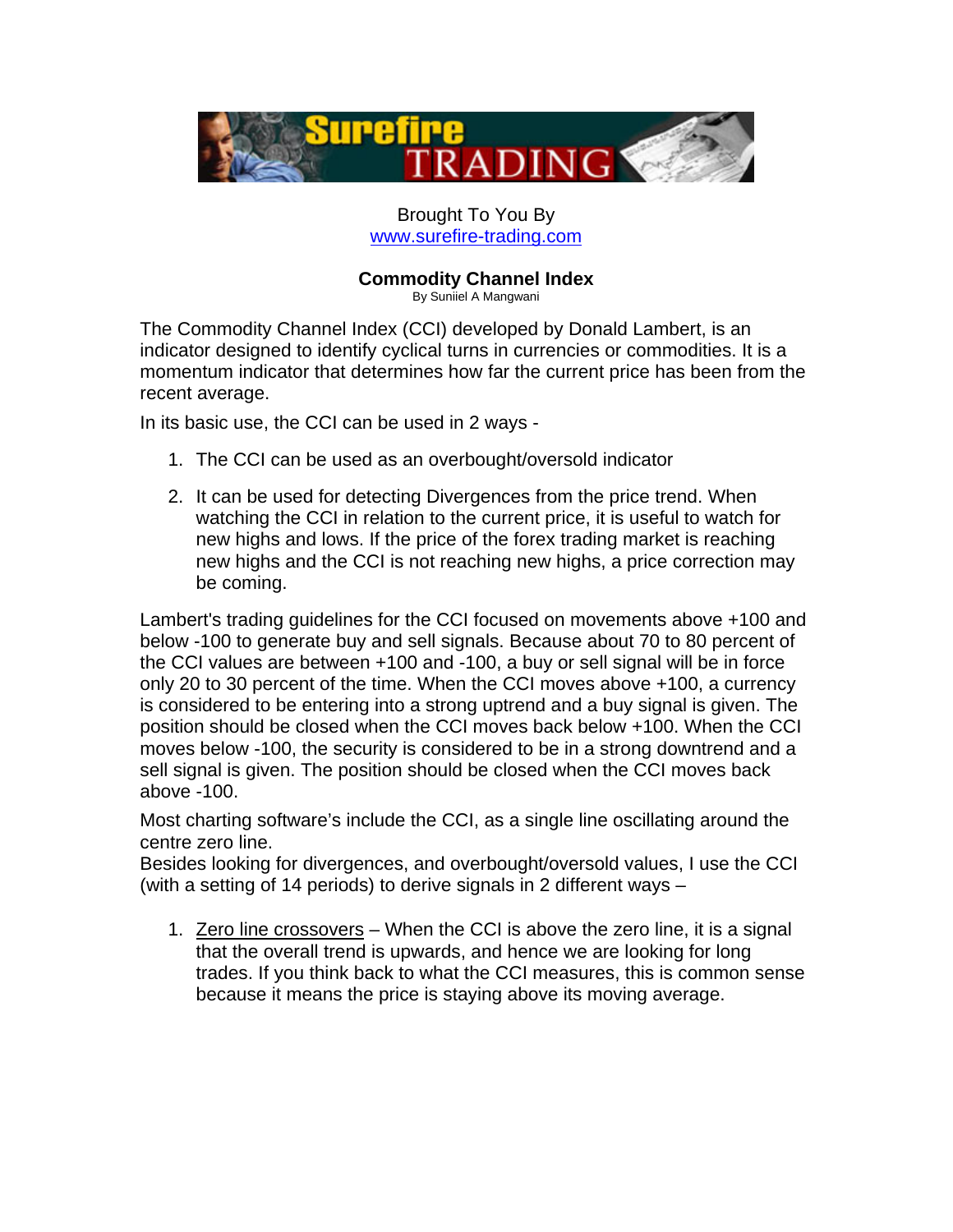2. Trend line breaks - Trend lines can be drawn connecting the peaks and troughs of the CCI. When the CCI breaks a trend line, it confirms the change in trend. Usually the break of the CCI trend line actually occurs *before* the price breaks upwards - hence the CCI often being referred to as a leading indicator. This is where the CCI really helps us by clearly showing what wouldn't be obvious by looking at the price/MA combination alone. Plus if one end of the trend line is in the (+) (-) 100 region, it gives the signal more validity.

## **Notes on attached charts**

1.) Eur/Usd. 1 hour.

- Red line indicates positive divergence in a downtrend, indicating a possible change in trend.
- Green trend line CCI breaks the trend line, which becomes the line of resistance turned support.
- Entry is confirmed with CCI crossing zero line at 1530 (Indicated by green vertical line)

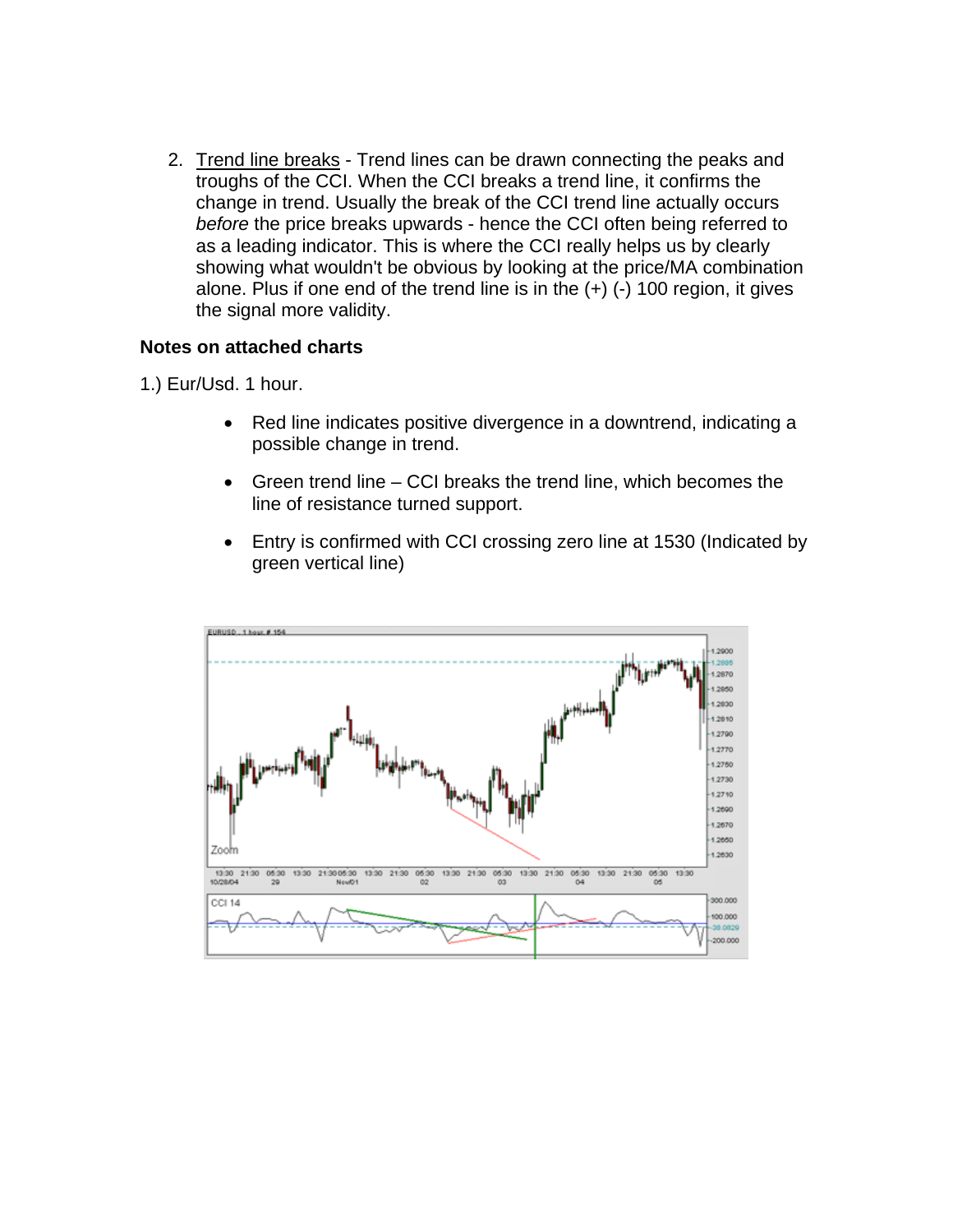- 2.) Eur/Usd. 4 hour
	- Red line indicates negative divergence in an uptrend, indicating a possible change in trend.
	- Green trend line CCI breaks the trend line, signaling a trade.
	- Entry is confirmed with CCI crossing zero line (Indicated by green vertical line)



### WHO ELSE WANTS TO TRADE FOREX LIKE A PRO? [www.surefire-forex-trading.com](http://www.surefire-forex-trading.com/p.php/fl)

Good Trading Mark McRae

> This lesson is part of the 'Traders Secret Library" which you can see at [www.surefire-trading.com](http://www.surefire-forex-trading.com/p.php/flsft)

#### Required Disclaimer

Information, charts or examples contained in this lesson are for illustrational and educational purposes only. They should not be considered as advice or a recommendation to buy or sell any security or financial instrument. We do not and cannot offer investment advice. For further information please read our disclaimer [here](http://www.surefire-trading.com/disclaimer.html)